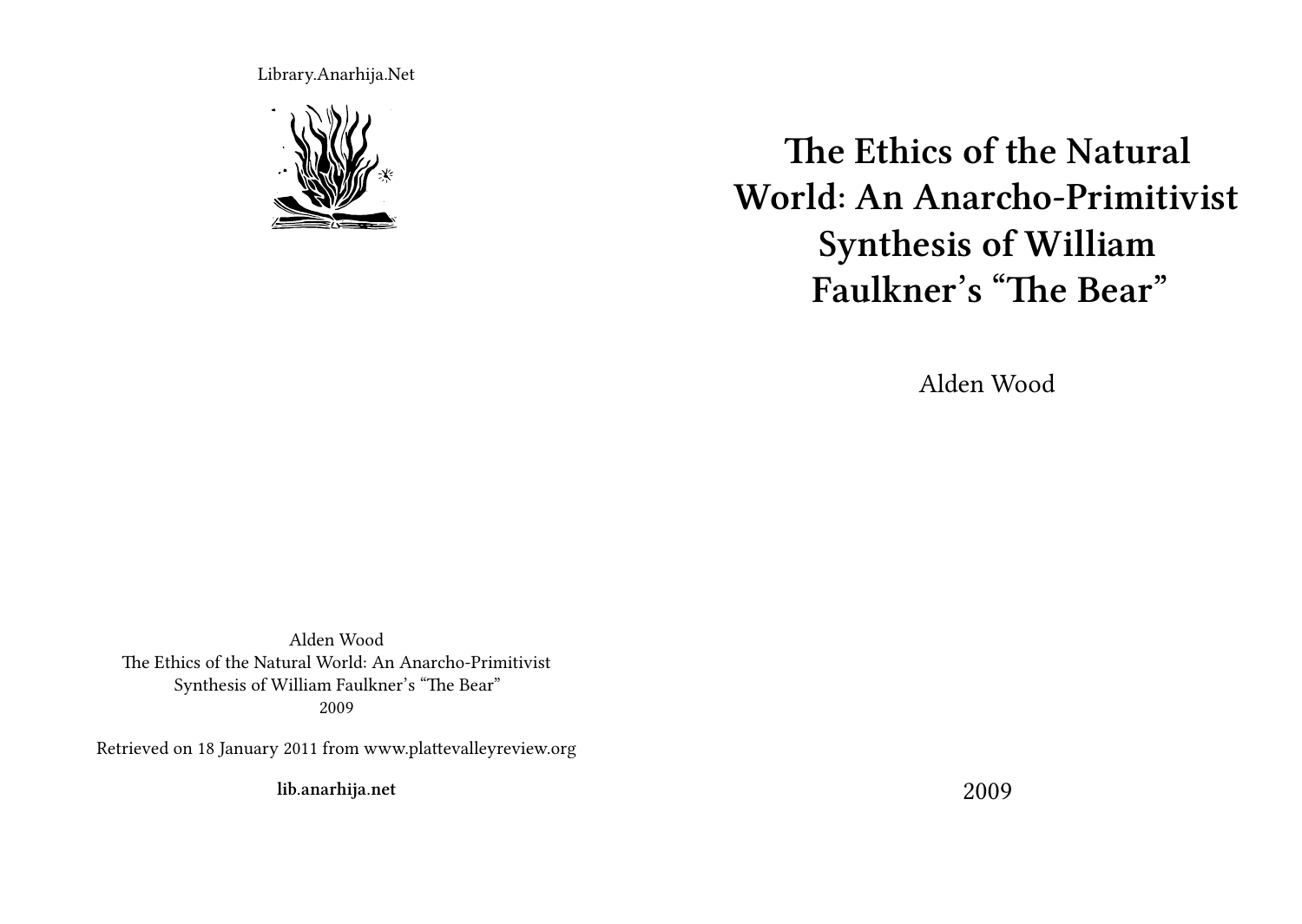## **Contents**

Works Cited . . . . . . . . . . . . . . . . . . . . . . . . . 20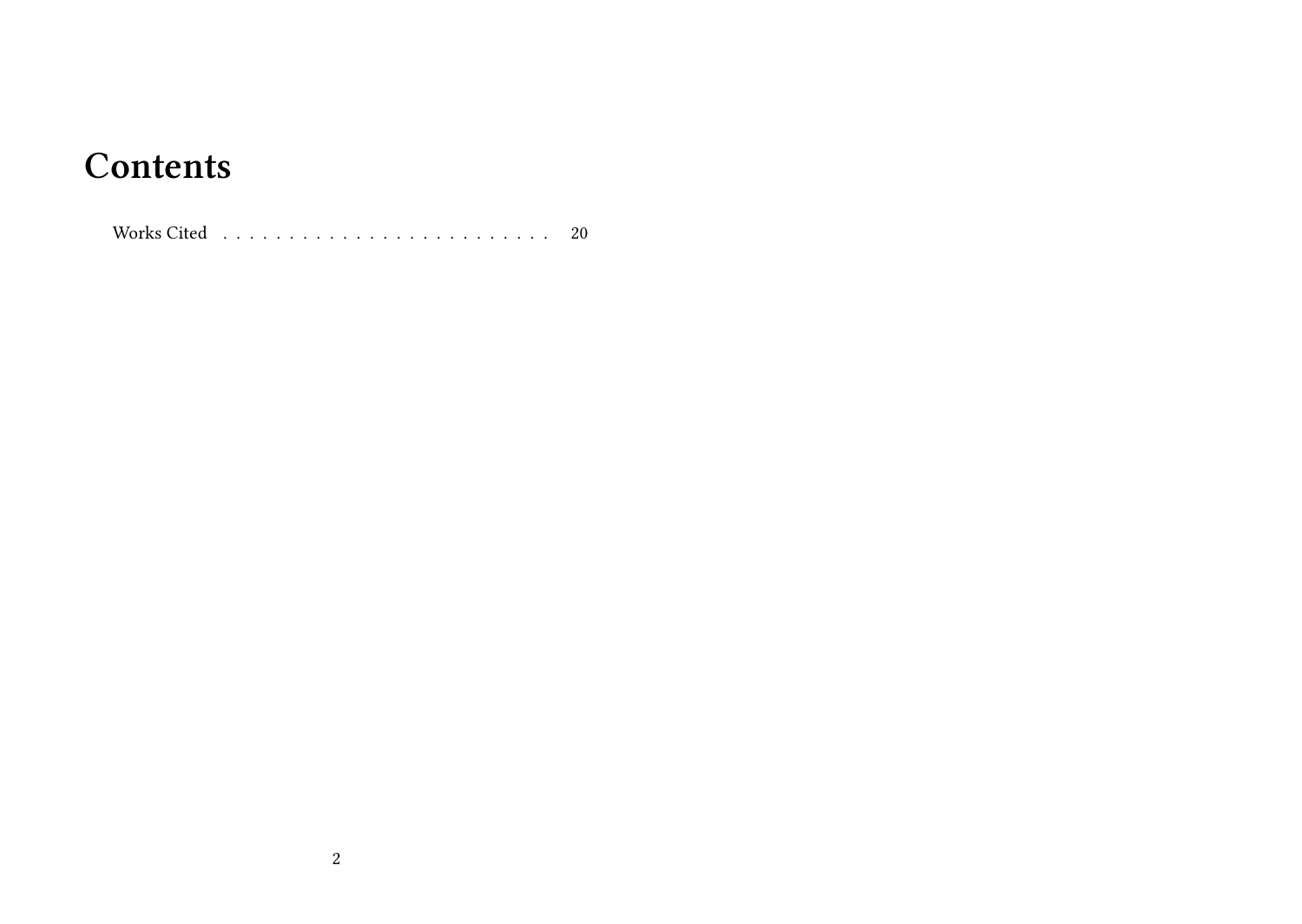While it may be argued that the metaphysical naturalism presented in William Faulkner's short story "The Bear," is ultimately rooted in a regressive, idealized state of existence that is essentially incompatible with the story's temporal and socio-historical context — it nonetheless remains a viscerally pertinent critique of humanity's move forward into modernity and the social injustices and inequities which civilization, in all of its manifestations, is ostensibly founded upon. Thus, in "The Bear" the repudiation of civilization becomes synonymous with the renunciation of oppressive social constructs, and the natural rhythm of the wilderness provides the necessary context for humanity to rectify its evils. While from a socio-political perspective, many classical and contemporary radical ideologies share similarities with the implicit and explicit critical perspectives that become evident throughout the evolution of "The Bear," none encapsulates the emotional evocativeness of Faulkner's story more than anarcho-primitivism.

As in Faulkner's story where, "one detects a relation of his ideas to those philosophers of the past whose concepts were dependent upon a belief in natural law and natural rights, a belief especially popular in the late eighteenth and early nineteenth centuries" (Breaden 273); so too does the socio-political philosophy of anarcho-primitivism finds its synthesis in two classically romantic, libertarian strains of thought that emerged during the same historical timeframe. Anarchism in its traditional sense is a subvariant of libertarian-socialism, as it is inherently nonhierarchical and egalitarian; and it is an ideology, "that refuses to accept an authoritarian ruling government. It holds that *individuals* should organize themselves in any way they wish in order to fulfill their needs and ideals" (Angeles 11). Primitivism is an aesthetic that grew out of the Enlightenment, which places value in the organic simplicity found in nature and the inherent freedom, mysticism, primal passion, and wisdom attributed to the natural world. As an amalgamation of these two modalities of thought, anarcho-primitivism is a contemporary socio-political theory that places civilization at the center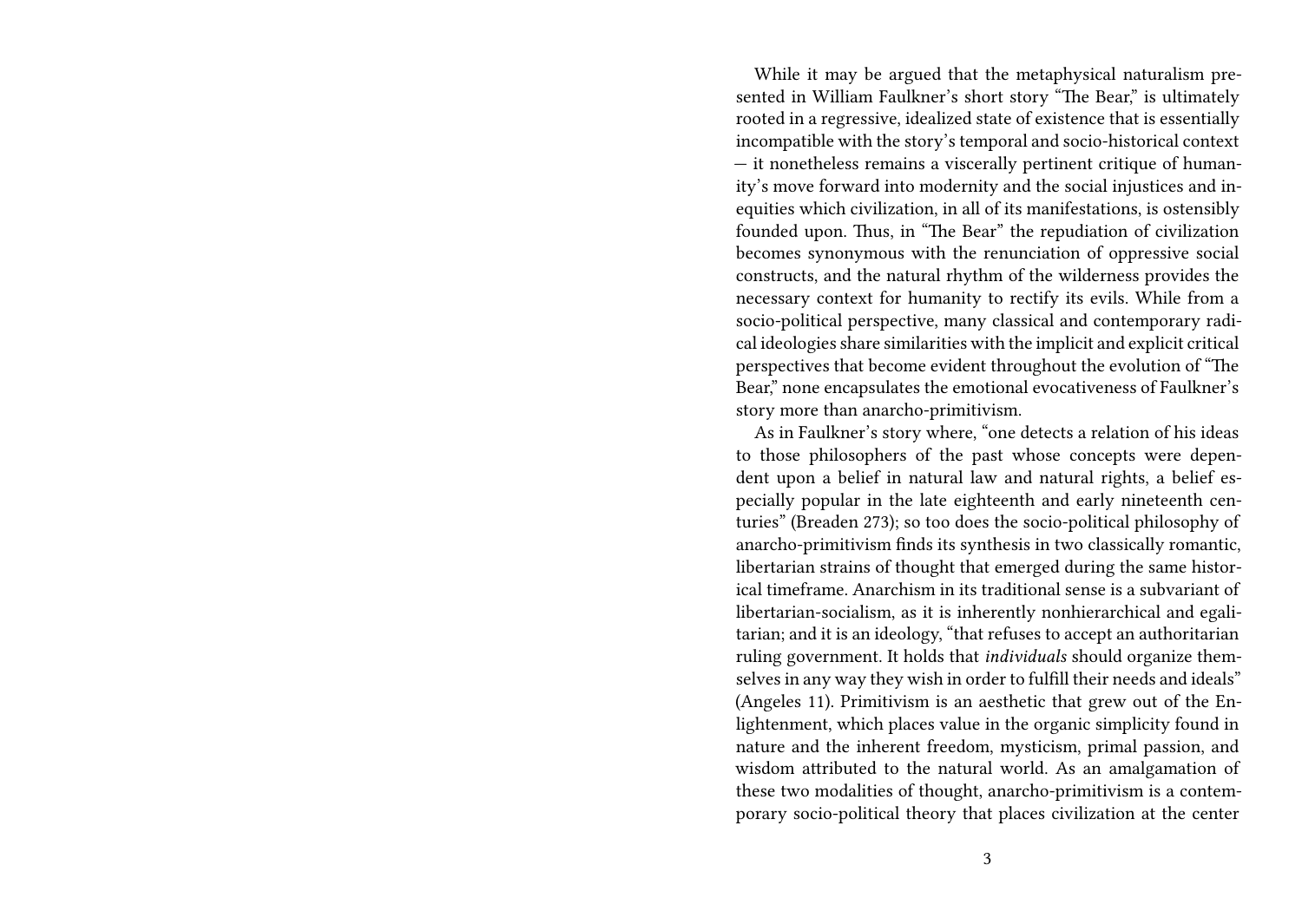of its critique, arguing that through its conduits, humanity is inherently oppressed as the individual has become distanced from its natural origins and existentially isolated from itself. Of the many multifaceted arguments that anarcho-primitivism levels at civilization the main lines of reasoning usually contain critiques of the destruction of nature; the creation of and the further dependence on technology; linear temporality and its power to create finite history; humanity's increasing inability to "commune" with nature; and the logical fallacy in viewing humans as being independent from the natural schema. It is precisely these criticisms of civilization that are given aesthetic voice in Faulkner's story, and throughout the development of the plot an earnest call for "civilized" humanity to engage in self-reflection issues forth.

Within "The Bear," the most fundamental relation of "civilized" humanity to nature is the exploitation and subsequent destruction of wild areas. This monodirectional relationship achieves primacy in Faulkner's work on a multitude of levels, yet the most prominent occur as the initial hunt and the sale of the woods to the lumber company. The purpose of the esoteric hunt in which the characters of "The Bear" engage in is drastically different from the hunts in which pre-agrarian indigenous peoples engaged in, and this difference must be highlighted in depth as it underscores the oppositional views of the wild's purpose to "civilized" and "primitive" peoples. For the hunting party of Walter Ewell, Major de Spain, General Compson, and McCaslin Edmonds, the hunt is an unconscious assertion of humanity's dominance over nature. For these men nature is purely utilitarian, it is relegated to the realm of form, and it essentially becomes comodified and translated into financial value through the sale of the land for lumber at the end of "The Bear." The whole artifice of the hunt adopts an air of unreality for these men, as nature becomes something ostensibly outside themselves that they quite literally have to *travel into* only on holiday. The hunt is not an act of veneration, but rather, "it is a duel enacted within a solid set of conventions and rules, faultlessly observed on

*Faulkner's "The Bear"*. Ed. Francis Lee Utley. New York: Random House, 1964. 323–326.

Zerzan, John. *Elements of Refusal*. Columbia: Columbia Alternative Library, 1999.

Zerzan, John. *Running on Emptiness: The Pathology of Civilization*. Los Angeles: Feral House Publishing, 2002.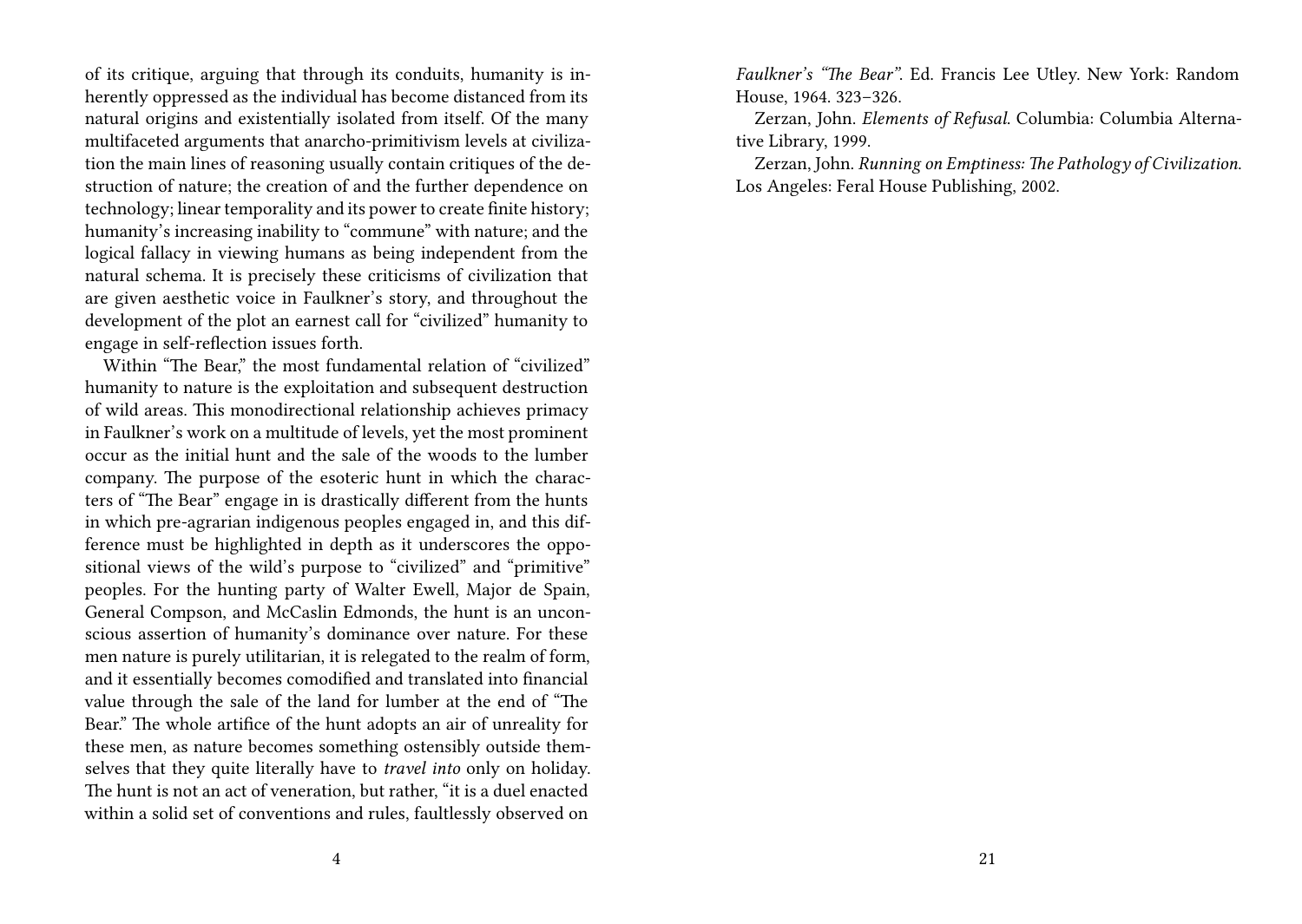## **Works Cited**

Altenbernd, Lynn. "A Suspended Moment: The Irony of History in William Faulkner's 'The Bear'." *Modern Language Notes* 75.7 (1960): 572–582.

Angeles, Peter. *The Harper Collins Dictionary of Philosophy*. New York: Harper Perennial, 1992.

Campbell, Harry. "Primitivism and *The Bear*." *Bear, Man, and God: Seven Approaches to William Faulkner's "The Bear*. Ed. Francis Lee Utley. New York: Random House, 1964. 279–280.

Bell, H.H. "A Footnote to Faulkner's 'The Bear'." *College English* 24.3 (1962): 179–183.

Breaden, Dale. "William Faulkner and the Land." *Bear, Man, and God: Seven Approaches to William Faulkner's "The Bear"*. Ed. Francis Lee Utley. New York: Random House, 1964. 273–278.

Faulkner, William. *Go Down Moses*. New York: Vintage International, 1940. LaBudde, Kenneth. "Cultural Primitivism in William Faulkner's *The Bear*." *American Quarterly* 2.4 (1950): 322–328.

Lewis, R.W.B. "The Hero in the New World: William Faulkner's *The Bear*." *Bear, Man, and God: Seven Approaches to William Faulkner's "The Bear"*. Ed. Francis Lee Utley. New York: Random House, 1964. 306–322.

Lyndenberg, John. "Nature Myth in Faulkner's *The Bear*." *Bear, Man, and God: Seven Approaches to William Faulkner's "The Bear"*. Ed. Francis Lee Utley. New York: Random House, 1964. 280–289.

Stonesifier, Richard. "Faulkner's *The Bear*: A Note on Structure." *College English* 23.3 (1961): 219–223.

Taylor, Walter. "Let My People Go: The White Man's Heritage in *Go Down, Moses*." *Bear, Man, and God: Seven Approaches to William Faulkner's "The Bear"*. Ed. Francis Lee Utley. New York: Random House, 1964. 290–300.

Vickery, Olga. "God's Moral Order and the Problem of Ike's Redemption." *Bear, Man, and God: Seven Approaches to William* both sides" (Lewis 308). In this sense the hunting party in "The Bear" is engaging in a spectacle that has been self-defined and possesses temporal boundaries, physical rules, and appropriate conduct; thus the hunt for these men is marginalized to the point of it being nothing more than a, "yearly pageant-rite" (Faulkner 186).

In contrast to the majority of the hunting party, the hunt takes on very different implications for Isaac McCaslin and Sam Fathers. From the hunt's onset, the wild is something which envelopes the being of Isaac in a quasi-mystical sense as he enters into the woods as, "the wilderness closed behind his entrance as it had opened momentarily to accept him, opening before his advancement as it closed behind his progress" (Faulkner 187). The relationship that Isaac develops with nature is one of reciprocity, as Isaac learns that he is just as much apart of the natural order of things as Old Ben is. The hunt then, for Isaac, becomes an allegorical representation of a journey into the origin of life itself. This mutual understanding Isaac develops with nature comes through his almost spiritual connection to an organic, collective unconscious not just with humanity but also with *all* nature; and this becomes evident from the narrative's beginning when it seems to Isaac, "that at the age of ten he was witnessing his own birth. It was not even strange to him. He experienced it all before, and not merely in dreams" (Faulkner 187). What sets Isaac apart from the rest of the landed, plantationowning, aristocracy and gentry is his ability to convene on a very personal level with the natural world — and this is something that Sam Fathers, who becomes his initiate into the anarcho-primitivist world, realizes from the beginning.

If the continuum of natural insight is manifested along a spectrum, then it may be argued that Old Ben and Sam Fathers are merely two different aspects of the inherent knowledge and regality of nature. Old Ben represents the infallible wisdom of non-human nature, while Sam Fathers represents the same in its human incarnation. Thus, Isaac becomes a novitiate into the worship of that which is wild, pure, and sanctified. Old Ben and Sam Fathers are ultimately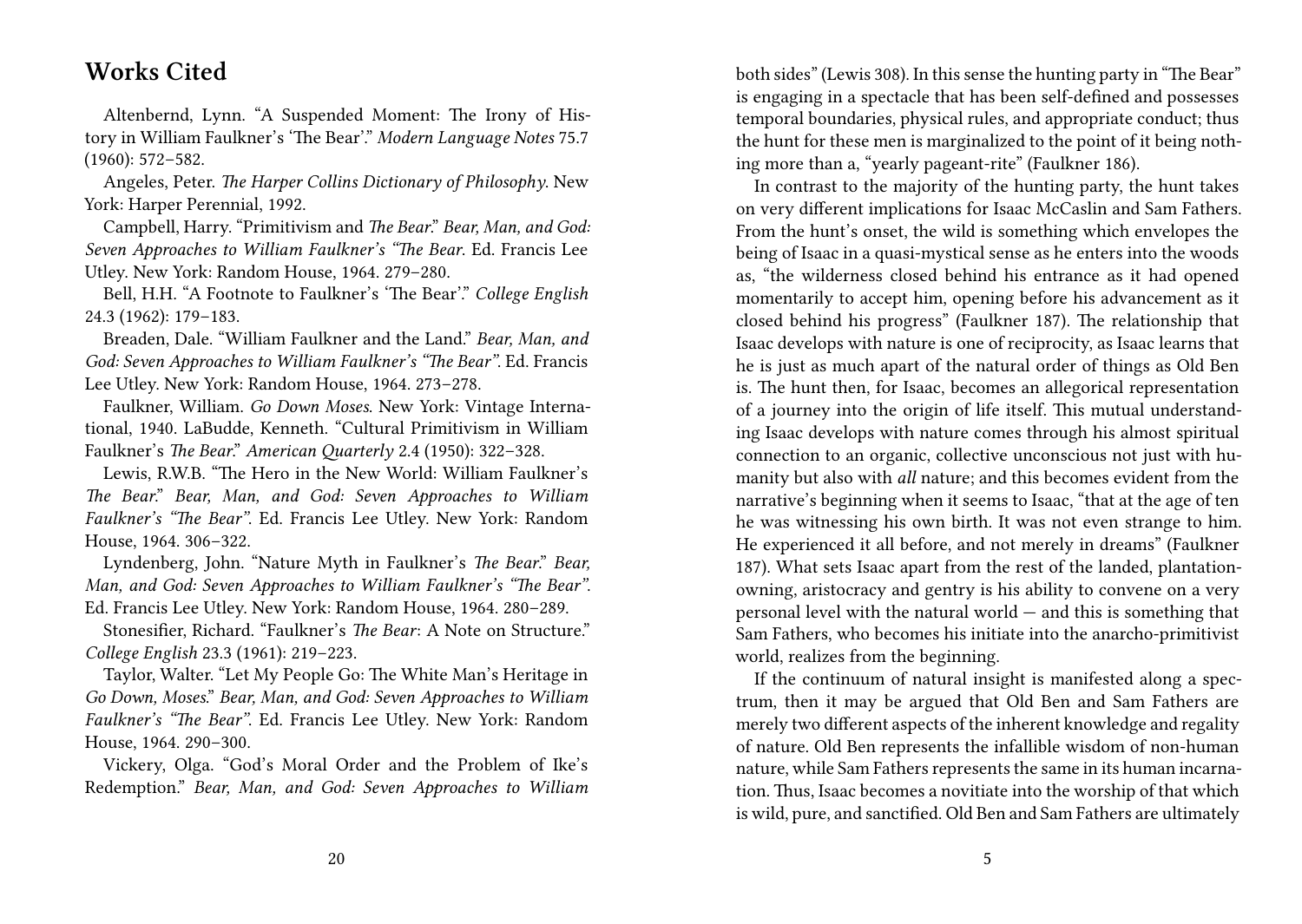the same character, as they both evoke within Isaac a respect, deference, and filial love for nature. Freedom becomes tantamount to Isaac's own understanding of self, and it is through the lessons he derives from nature that he learns that, "Old Ben is the wilderness, the mystery of man's nature and origins beneath the forms of civilization, and man's proper relationship with the wilderness teaches him liberty, courage, pride, and humility" (Stonesifier 219). Thus the hunt for Isaac is actually a medium for education in the veracity of nature as, "if Sam Fathers had been his mentor and the backyard rabbits and squirrels his kindergarten, then the wilderness the old bear ran was his college and the old male bear itself, so long unwifed and childless as to have become its own ungendered progenitor, was his alma mater" (Faulkner 201–202). It is also important here to notice the parallels between Sam Fathers and Old Ben. Just as Old Ben is "unwifed and childless" so too is Sam Fathers without kin. Old Ben lives an intensely solitary life in the wilderness, just a Sam Fathers does not abode with the rest of the hunting party at Major de Spain's hunting cabin — instead the son of a Chickasaw chief and a black slave lives in isolation in his own small cabin at the edge of the woods. Yet in their relative seclusion both Old Ben and Sam Fathers are actually more connected to the truth of living, than the men who either out of fear or convenience live in their cabins, towns, and cities. While it may seem on the surface that both Sam Fathers and Old Ben live the lonely life of ascetic renunciates, it is precisely through this renunciation that both characters fully actualize their inherent freedom.

It is this essence of freedom that Isaac discovers on his trips deep into the wilderness, as Isaac's hunting evolves into the act of discovering the synthesis between an individual's self-identity and the immutable truth of the interconnected oneness of nature. The successive hunts portrayed in Faulkner's story depict the crossing-over from one realm of existence into another, and it is through this allegorical journey that Isaac McCaslin births a self-identity that exists

for the sins of his family and his society through the renunciation of civilization's mores, norms, and laws.

Faulkner's critique of civilization gains it strength from the concession that the reversion back to a more "primitive" way of existence is an impossible ideal to achieve, thus the argument moves from the realm of it being a physical regression to the much more conceivable notion of a progression of morals. "The Bear" is not a story that suggests the oppressive conditions of civilization can be overcome through physical means, rather it is a narrative that suggests that humanity engage in a quasi-spiritual self-reflection and adopt the egalitarian communality of the natural world. It is in this sense that Faulkner's story displays anarcho-primitivist tendencies; as the hope for humanity does not arise out, "of some primitive past, some so-called 'Golden Age,' we cannot and do not want to re-implement its time or character; but we can, now, recover and cleave to its temper" (Zerzan 11). Faulkner's tale is ostensibly cautionary in tone as, "the hunt for the bear, if successful, will be tantamount to the destruction of the wilderness. The legends of the bear's immortality correspond, then, to the supposition prevalent in America until a little over a half-century ago that the green American continent was inexhaustible" (Altenbernd 573). It is the sense of entitlement that stems from the subjugation of the land, which through transference becomes transposed onto the notion of human slavery, greed, and ultimately modern day American capitalism. Thus for Faulkner, "the virtues of primitive society are envisioned as cures for modern ills, specifically for those of the South" (Taylor 291). It is the ownership of natural things, which ultimately belong to no individual, that create the climate of inequality that one witnesses in "The Bear"; and Faulkner's driving argument is one which is simple in its polemic — humanity is detached from the natural communality it once possessed, and it is only through the adoption of the ethics and morals of the divine, natural order of life that humanity can profoundly reconnect with itself.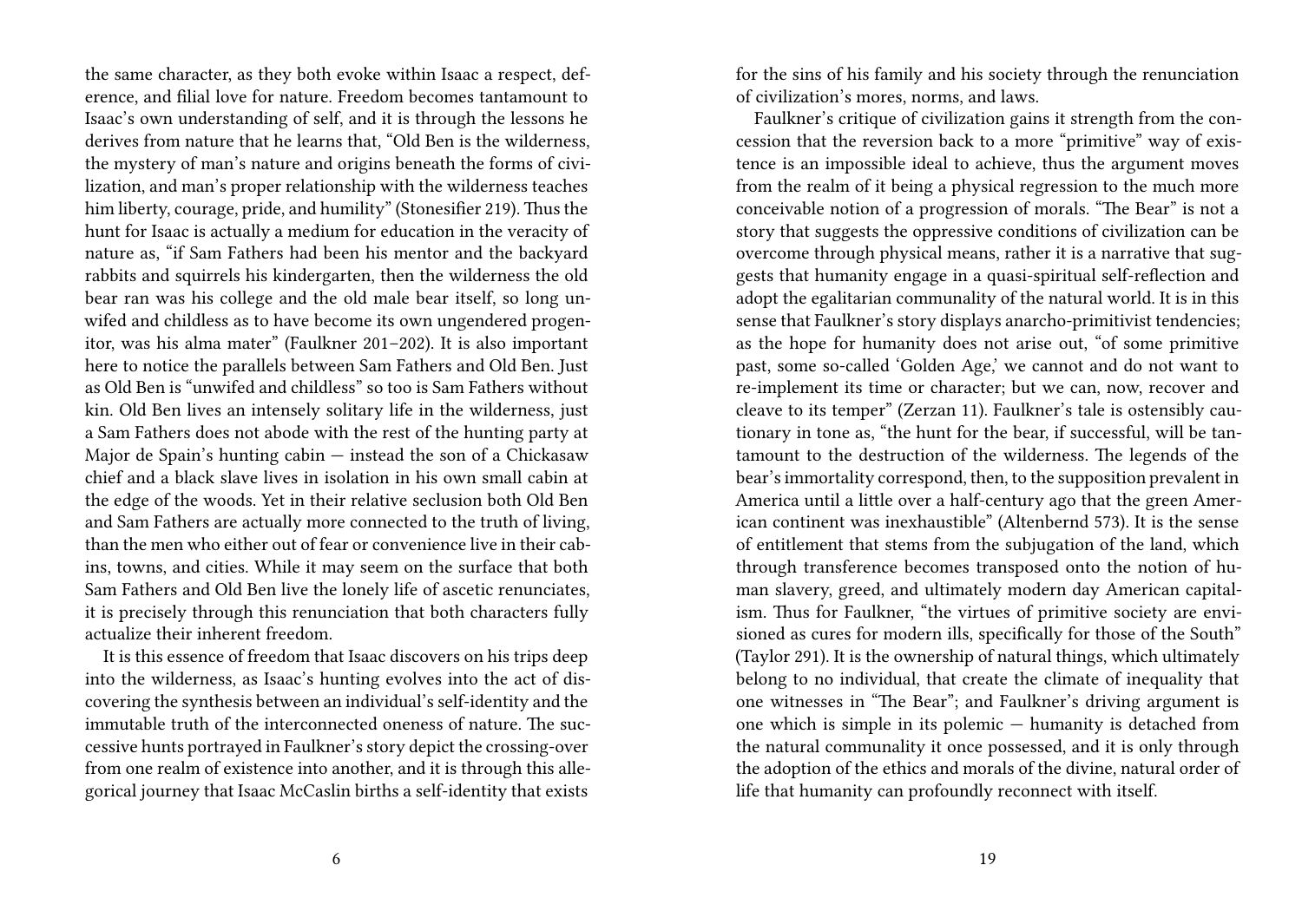of detachment. It is a metaphorical representation of the "civilized" world forcing nature to its will and as a consequence the natural world dies, yet tragically the "civilized" world is still not cognizant of their own interdependence with the natural world they seek to control.

Immediately after the subjugation of the natural world in the form of Old Ben and Lion's climatic scene, the extrapolation of the "civilized" world's ownership of the natural world transfers to the ownership of human beings as subconsciously Sam Fathers says to Major de Spain during their trip back to camp, "'Let me out, master [...] Let me go home" (Faulkner 234). Although Sam Fathers is not technically a slave, the ethos of oppression still looms in his past, and the collective past of the American South. Sam Fathers is the human wisdom present in the natural world, and his plea to be let out by his master is essentially his final wish to free himself from the subjugation of the "civilized" world and die, ultimately returning to the earth of his origins. While the "civilized" world in the guise of the doctor assures the characters that Sam Fathers is fine, only Isaac has the acuity and connection to the natural world to know that Sam Fathers is about to die. He stays on, and much like the religious death rites of many indigenous peoples transference occurs. In Sam Fathers' death, the mantel is passed and Isaac becomes representative of the humanity within the natural world, binding his fate to natural ethics and values — as he proclaims, "Sam Fathers set me free" (Faulkner 286). Through the course of the narrative it becomes evident that, "the bear hunt furnishes the prologue to Isaac's attainment of spiritual maturity" (LaBudde 322); and central to this spiritual maturity is Isaac's notion of the natural inner truth: "That if truth is one thing to me and another thing to you, how will we choose which truth? You don't need to choose. The heart already knows" (Faulkner 249). Thus through the knowledge of the heart that Isaac gains in his adolescence from Old Ben, Sam Fathers, and the natural world, and carries with him into adulthood, there is no hesitation in his clarity of purpose as he finds it essential to atone

in a state free from the tainted constructs of civilization, technology, and time. Throughout the course of the hunting narrative:

"It would seem there are two worlds: the primitive world of the old free fathers  $-$  the first world  $-$  the wilderness and the animals of the wilderness and the men who live by and in and through the wilderness; and the civilized world of contemporary man who has insulated himself against the primitive world by interposing houses, societies, and material values between himself and the land, earth, nature. Ike is born into this latter world but soon learns the existence of the primitive world. Through the ritual of the hunt, he is initiated into the primitive world, prefers it, and decides that although he cannot completely escape the civilized world, he will repudiate its values and live in terms of primitive values." (Campbell 280)

Thus Isaac's metaphysical passage from the "civilized" world to the "primitive" world is one which is not idealized and romanticized for he acknowledges that a reversion to a "primitive" existence is impossible given the social context in which he lives. Isaac's adoption of "primitive" values happen gradually, as he slowly acquires skills and knowledge from Sam Fathers and from the wilderness itself as, "he was teaching himself to be better than a fair woodsman without even knowing he was doing it" (Faulkner 196). This idea of learning without being conscious of doing so is repeated throughout "The Bear" and it ultimately underscores the relationship of natural wisdom to an unconscious understanding that all of humanity possess.

Yet through the course of the story, it becomes clear that only those who are willing to strip themselves of their ego and engage with nature from a position of humility can tap into this collective unconscious. With the exception of Isaac and Sam Fathers, the rest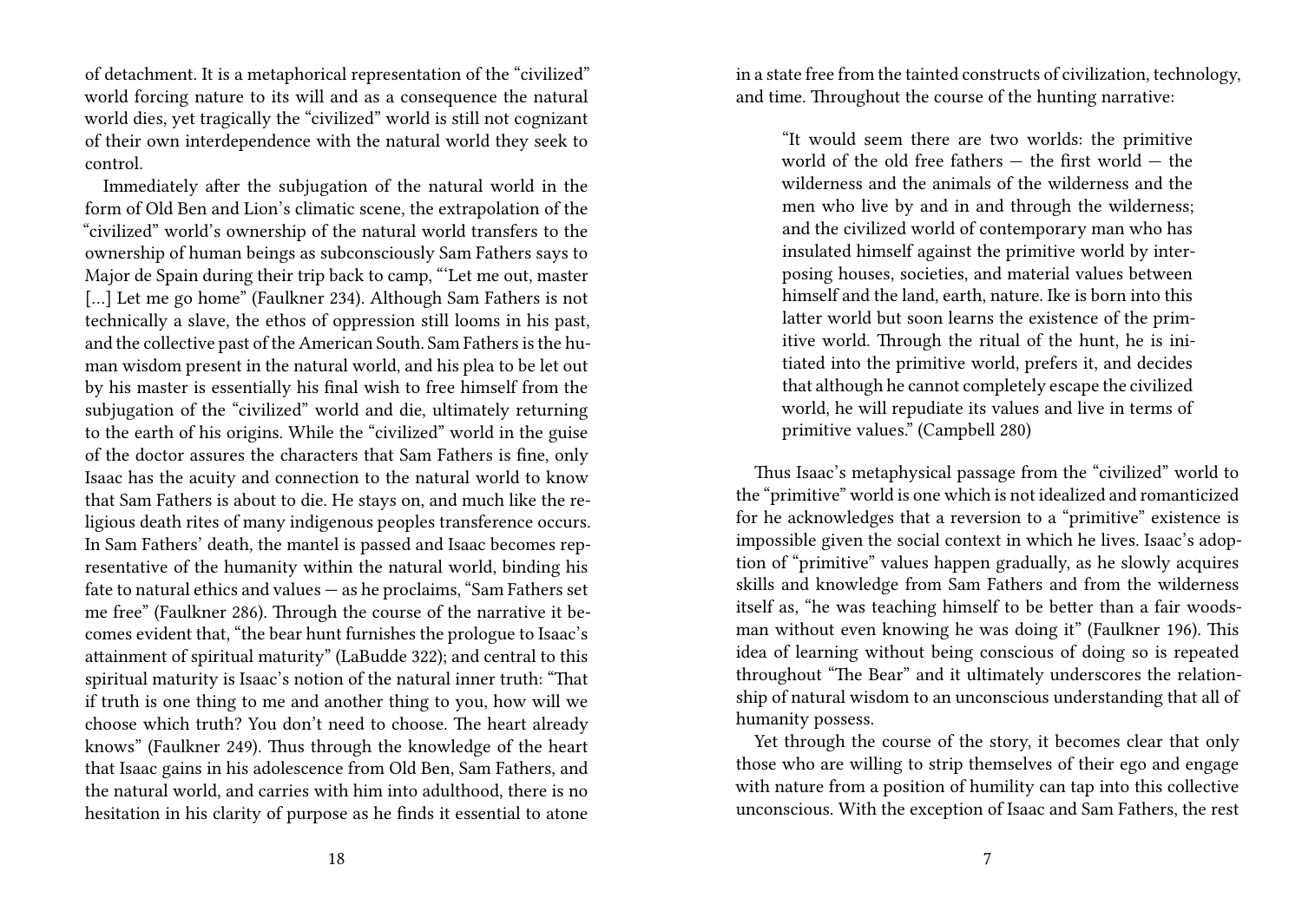of the hunting party does not posses the necessary humility to encounter the *essence* of the natural world. In a sense the humility required to connect with the "primitive" world is an act of courage, as it challenges the aspiring novitiate to confront themselves without the dependence on self-constructed barriers such as identity, class position, experience, and ownership. Old Ben, as being representative of the collective unconscious of the natural world, waits in the shadows of the woods unseen to those who are not yet worthy to behold the consecrated ethos of the "wild." Most of the hunters in Faulkner's narrative delude themselves into thinking that they are the ones doing the tracking, watching, waiting, and hunting yet the reality is contrary to that logic, as the hunters themselves enter the realm of the wild *they* are consequently being observed and judged by nature itself. Isaac experiences this reversal in hunting roles as, "he said humbly, not even amazed: 'It was me he [Old Ben] was watching. I don't reckon he did need to come but once" (Faulkner 193). The natural world, its physical embodiment as Old Ben, and its human medium Sam Fathers, are testing Isaac to see if he can indeed conceptualize his very existence on its interdependency with the natural world. It is those who cannot view their existence as relational and dependent on the organic world around them that are ultimately cursed to a life in which the liberty inherent to the natural world is obfuscated. It is through seeing how the natural world is structured and how it operates according to its own innate conventions, that Isaac understands that the human world has removed itself from nature and has moved from a place of egalitarianism to one of cyclical oppression.

According to the narrative of "The Bear" as well as the philosophical undercurrents of anarcho-primitivism, one of the main contributing factors to humanity's inextricable link to oppression is the epistemological notion surrounding the theory of property and ownership. According to anarcho-primitivist theorist, John Zerzan, the anthropological move from hunter-gatherer based societies to ones based on agriculture, "ended a vast period of human existence

inappropriate and downright wrong to have Old Ben, the 'God' of primitivism, run to ground by a civilized 'lap dog'" (Bell 183). In a similar vein, Boon is depicted with primal qualities, as he is "the violent, insensitive, hard-faced man with his touch of remote Indian blood and the mind almost of a child" (Faulkner 211). Thus it becomes fitting that when the mystic, divine side of nature fuses with the animalistic, irrational side — they both die, for in the final stand of Old Ben both the bear and Lion eventually perish.

Boon attacks Old Ben, not from a place of rational logic, but out of a reactionary impulsivity when he sees the dog that he has come to love being torn apart by the bear. Thus Boon's killing of Old Ben becomes primal, not with the impersonal guns of civilization, but the close proximity that a knife necessitates. Boon flings, "himself astride the bear as he had hurled himself onto the mule, his legs locked around the bear's belly, his left arm under the bear's throat where Lion clung, and the glint of the knife as it rose and fell. It fell just once" (Faulkner 230–231). The killing of Old Ben becomes a hypersexualized union between both aspects of nature, it is representative of the final cohesion between anima and animus, and at the end of the ordeal it leaves all four representatives of the natural world's binary opposition clinging to life: Old Ben dies immediately, Lion dies the next day, Sam Fathers is face down in the mud and dies in three days, and Boon is badly injured. The irony in this scene is that no character who fully embodies the "civilized" world takes part in this killing, yet it is precisely these characters that set the chain of events leading to this penultimate moment into motion. It becomes spectatorial for Major de Spain, General Compson, McCaslin Edmonds, and the group of sharecroppers and swampers who have literally come to be spectators as they say, "We figgered we'd come up and watch, if you don't mind. We wont do no shooting, lessen he runs over us" (Faulkner 213). Thus the final scene of Old Ben is one in which nature is pitted against nature, as Old Ben faces Lion, yet controlling the impetus of the whole ordeal is the "civilized" world who remains at a physical and metaphysical place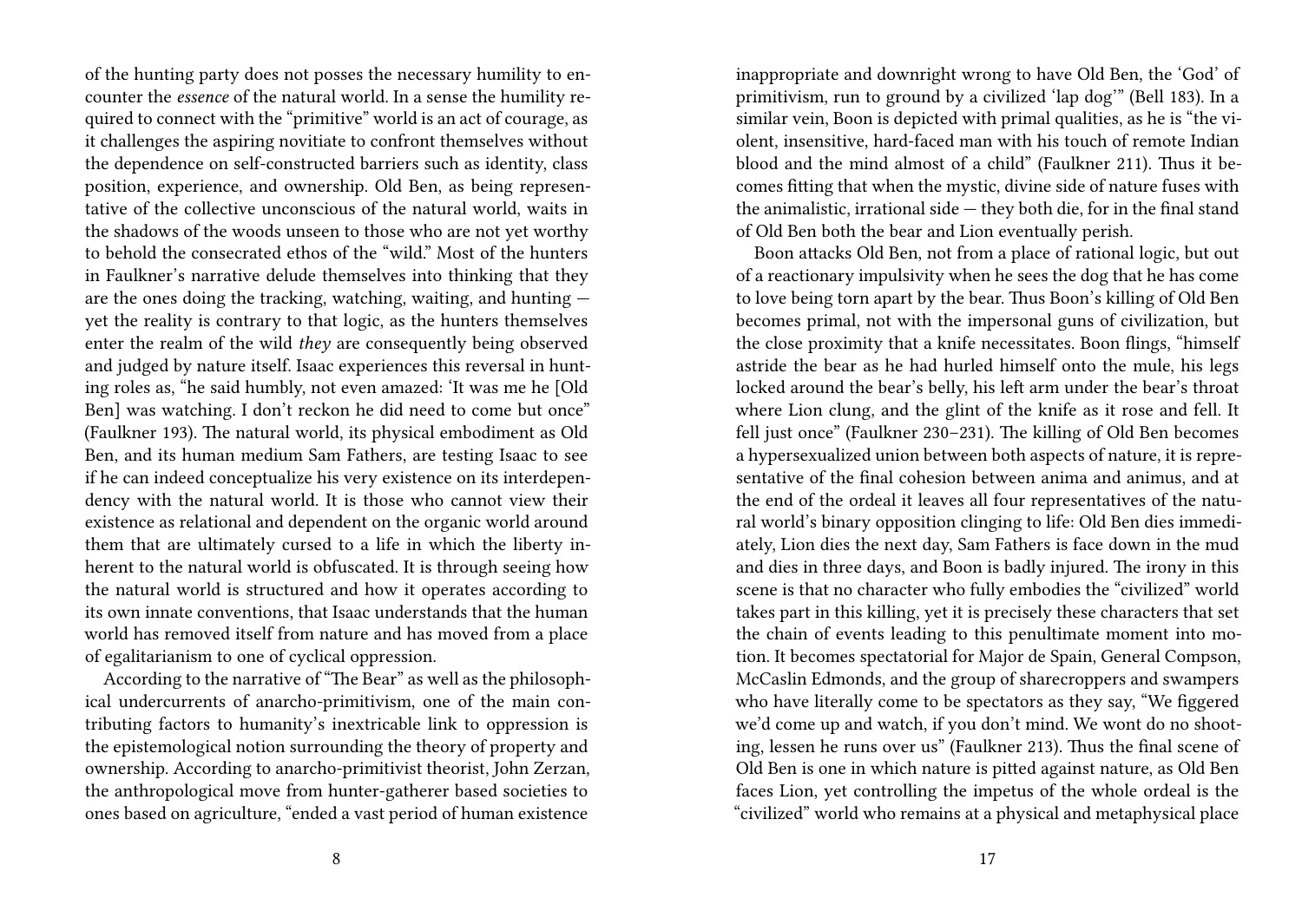ral world he represents as being all-encompassing, neither here nor there, eternal; and it becomes as if Isaac merely has his obscured vision illuminated. This veritable enlightenment underscores the heart of the anarcho-primitivist argument: the natural world is not something external to an independent humanity; rather it is a dependent humanity that is a mere part of the inextricably, interconnected oneness of nature.

The notion of the natural world being extrinsic to the functioning of humanity forms the basis for society's ills, and it is this veritable curse that takes a position of prominence in the philosophical quality of Faulkner's story. Nature is transformed by the "civilized" world into something that can be owned, sold, tamed, controlled, and ultimately destroyed. The hunting party actually *does* yearn to destroy Old Ben as an unconscious assertion of "civilized" power; as "they are under a compulsion to carry out their annual ritual at the time of 'the year's death,' to strive to conquer the Nature God whose very presence challenges them and raises doubts as to their power" (Lyndenberg 67). Of the party, it is only Sam Fathers and later, Isaac, who understand what Old Ben represents as, "to him [Isaac], they were going not to hunt bear and deer but to keep yearly rendezvous with the bear which they did not even intend to kill" (Faulkner 186).

It is of significance to note that Old Ben, is ultimately killed by Lion and Boon, for both of these characters exist in a liminal world where the "primitive" and the "civilized" become amalgamated. They are on the natural spectrum, yet whereas Old Ben and Sam Fathers represent nature's inherent wisdom and nobility, Lion and Boon represent the primal, animalistic, irrational side of nature. Lion turns out to be Old Ben's complimentary character, as he becomes the only dog that can run Old Ben and bring him to bay, as Isaac says of him, "We don't want him tame. We want him like he is [...] He's the dog that's going to stop Old Ben and hold him. We've already named him. His name is Lion" (Faulkner 210). As Lion is a foil to Old Ben's character it becomes essential that, "he must never be rendered a civilized dog. For Sam knows that it would be most

largely characterized by freedom from work, non-exploitation of nature, considerable gender autonomy and equality, and the absence of organized violence. It takes more from the earth than it puts back and is the foundation of private property" (Zerzan 197). Faulkner's story explicitly deals with the question of land ownership, and through is furthest explication by Isaac is follows that the slavery present in the American South is directly correlated to the type of intellectual justification that supports land ownership; in fact Isaac goes as far as to assert that the ownership of human beings is the *inevitable* outcome of justifying the ownership of land. While it may be contended that this line of reasoning is a slippery slope fallacy, the lengths to which Isaac attempts to elucidate his point in the fourth section of "The Bear" prove to have their foundations on sound argumentation.

Ownership is essentially an economic construct designed both to protect and increase one's fiscal interests, and land is ostensibly the means of producing the accrual of wealth. This notion is universal, as it becomes evident in Faulkner's narrative that, "land is the basis of Southern life and economy, and upon it the legend of the South has been painfully and gloriously constructed" (Breaden 273). Major de Spain, McCaslin Edmonds, General Compson, and even Isaac McCaslin are land proprietors, and if one follows the unfortunate logic of the southern gentry's justification for slavery one sees that because the title of ownership of land is recognized as possessing absolute validity, a labor force becomes necessary. Yet just as the land inherently belongs to no individual, the horrific fallacy of the ownership of human beings is made incontrovertible by the law of men. This logic concedes that, "those who claim they can sell the land, those who claim they can own the land, are cursed; for to own the land upon which a man must labor is to own the man himself, and man cannot own man, for this, too, is a violation of the natural law" (Breaden 278). It is at this point of departure that there evolves in Faulkner's work, "a philosophy or a concept of land, its ownership and its fundamental character that is brilliant and humanitarian in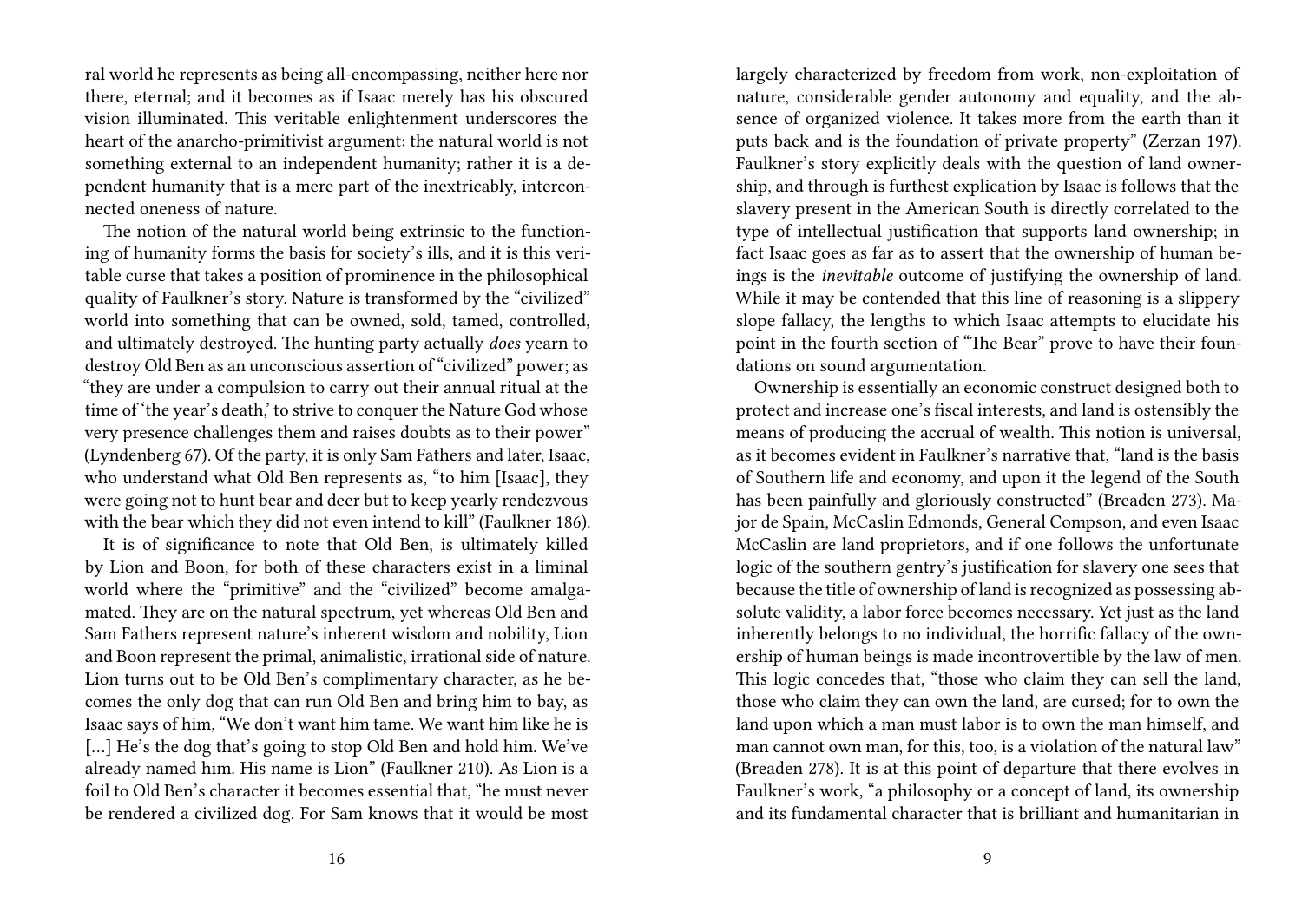its vastness of scope and its depth of understanding" (Breaden 273). Isaac's position on the ownership of land seems to echo that of the anarchist philosopher Pierre-Joseph Proudhon that all "property is theft" in the sense that land and the goods which are garnered from it are to be held communally, and it is only when the greed of humanity creates certain arbitrary claims to possession, validated by its own self-created laws, does inequality arise.

Faulkner, through the fictional voice of Isaac McCaslin reasons that the American South faces its inevitable downfall because the notion of property ownership pervades the whole ethos of Southern existence, and in doing so it in effect becomes a curse that cripples the American South economically, socially, and spiritually. Thus when Isaac is trying to justify his renunciation of the McCaslin land title to his elder cousin he says of the land that, "I cant repudiate it. It was never mine to repudiate. It was never Father's and Uncle Buddy's to bequeath to me to repudiate because it was never Grandfather's to bequeath them to bequeath me to repudiate because it was never old Ikkemotubbe's to sell to Grandfather for bequeathment and repudiation" (Faulkner 246). Central to Faulkner's conception of "the land" is the fact that it only "belongs" to the collective, and not just the collective of humanity, but even more expansive it belongs to the communality of nature as a whole.

For Faulkner, this naturalized, anarchic, view of a communal society has its roots in the divine as Isaac asserts that God, "made the earth first […] not to hold for himself and his descendants inviolable title forever, generation after generation, to the oblongs and squares of the earth, but to hold the earth mutual and intact in the communal anonymity of brotherhood, and all the fee He asked was pity and humility and sufferance and endurance and the sweat of his face for bread" (Faulkner 246). Faulkner's land is bountiful and provides sustenance to those who exist on it, yet when humanity attempts to commodify the land it metaphorically ceases to exist; nature becomes separate from humanity's interaction with it and ultimately it becomes a degraded insularity. Faulkner does not spare any par-

passage, Isaac embarks alone into the dense woods. He leaves behind his gun, "by his own will and relinquishment he had accepted not a gambit, not a choice, but a condition in which not only the bear's heretofore inviolable anonymity but all the ancient rules and balances of hunter and hunted had been abrogated" (Faulkner 198). Yet after he surrenders his weapon, he realizes that in order to be truly humble enough reconnect with the natural world, he must intentionally lose himself in its midst. Thus Isaac, "stood for a moment  $-$  a child, alien and lost in the green and soaring gloom of the markless wilderness. Then he relinquished completely to it. It was the watch and the compass. He was still tainted" (Faulkner 199). It is of importance to note that the inherent and "ancient rules and balances" set for by the "primitive" world require the novitiate to shed the last trappings associated with civilization  $-$  its own technology. The gun is a technological means to assert dominance and command subjugation all while providing a false sense of security; the gun as a tool is much like the ideological impetus of "civilized" society to control and subordinate. The watch is an explicit representation of civilization's dependence on linear time and its insistence on progress. The compass too, is an explicit representation of space and civilization's incessant need to quantify, traverse, and control the physical world. Thus Isaac must shed his security and eradicate his preconceived notion of time and space, before he can truly commune with nature in the form of Old Ben.

As Isaac truly loses himself, both physically and esoterically, his reunification with humanity's origins in the "primitive" world can finally become complete. As Isaac stands lost and bare, he witnesses the grandiosity of nature in its full force: "Then he saw the bear. It did not emerge, appear: it was just there, immobile, fixed in the green and windless noon's hot dappling, not as big as he had dreamed it but as big as he had expected, bigger, dimensionless against the dappled obscurity, looking at him" (Faulkner 200). Old Ben reveals himself to Isaac not in the conventional sense of a revelation, for Faulkner beautifully depicts Old Ben and the natu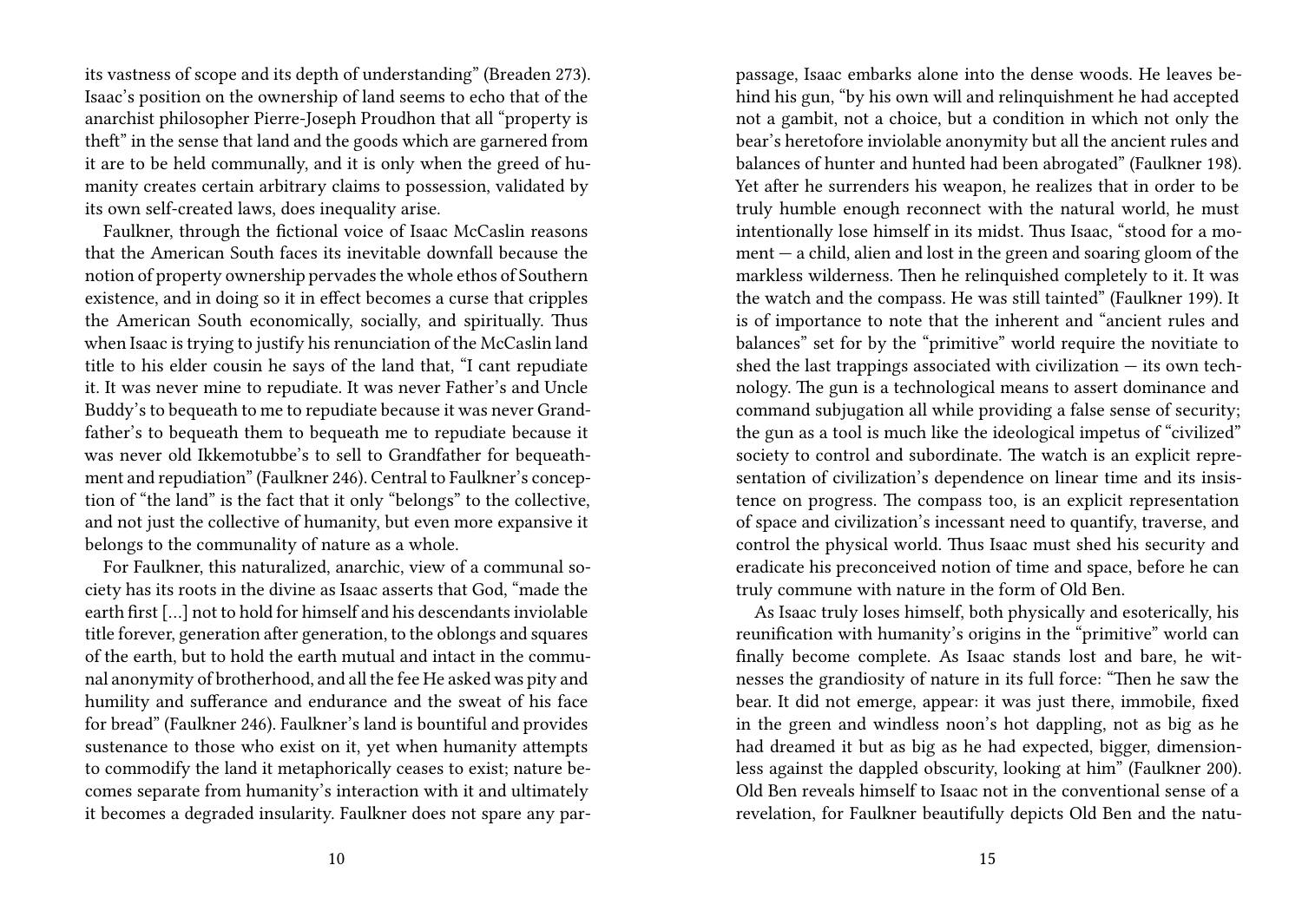which now kills species, languages, cultures, and possibly the entire natural world" (Zerzan 15). It is precisely this "progression" that creates the fallacy of an authoritative objectivity to existence, and this is what Isaac repudiates.

Isaac comes to terms with the subjective nature of time and its correlation to experience, and thus he no longer needs the security of land ownership that his wife attempts to possess through the commodification of her sexuality in section four of "The Bear." As she lies naked on the bed in their rented room, paid by a carpenter's salary, she essentially attempts to elicit in Isaac an urge to possess and, effectively, own her body. This commodification of gender is merely another parallel to the curse befallen civilization; as one group of people are subject to another solely on the grounds of race, so too is Isaac's wife captive to the notion of gender inequity. As she fails in her elicitation (for Isaac's intentions and commitment to the purity of the natural world remain unblemished) Isaac internally muses that, "she is lost. She was born lost. We are all born lost" (Faulkner 300). In these concise lines, Faulkner evokes what turns out to be a central theme in his work — humanity is lost, and yet even more tragic is the fact that humanity cannot comprehend its own separation from the natural world.

Paradoxically, it is precisely through becoming lost and acknowledging the separation between humanity and the natural world that Isaac reconnects with that from which he has been deprived. This reconnection is allegorically depicted by Isaac's first physical encounter with Old Ben. The initial encounter between Isaac and Old Ben resounds with mystical undertones, for as he embarks on the hunt that specific day, Sam Fathers, the embodiment of natural wisdom in human form, seems to prophetically know what it will take for Isaac to hold counsel with Old Ben. When faced with his socialized dependency on the technology of civilization and the unadulterated purity of submitting entirely to nature, Isaac is told by Sam Fathers, "You will have to choose" (Faulkner 198). Thus, reminiscent of many pre-Western, indigenous people's rites of pubescent

ticular group of people, and he goes on to accuse all of humanity not just white society for perpetuating the myth of land ownership. This becomes evident when Isaac seems to contend that when humanity audaciously challenges the divine right of nature it seals its own fate of oppression, just as on, "the instant when Ikkemotubbe discovered, realised, that he could sell it [the land] for money, on that instant it ceased ever to have been his forever, father to father to father, and the man who bought it bought nothing" (Faulkner 246). Viewed in this light, Isaac's renunciation of the land to which he is entitled is a concerted effort to move his existence, which due to the circumstances of his inheritance is foundationally contingent upon a fallacy, to a more metaphysical existence rooted in the substantive essence of the natural world; it as shift from existence in "nothing" to existence in "everything."

It is because of Isaac's adolescent experiences in the primitive world of Old Ben, that he gains the clarity to later view the "civilized" life of the plantation aristocracy as being founded on "nothing." Yet this "nothing" firmly establishes very real consequences, as Faulkner contends that one of the most heinous stains on American history, that of slavery, arises from the sense of entitlement that the ownership of the land translated into the ownership of human beings. It is the construct of, "land titles, which give to man what Faulkner calls the 'legal fiction' of ownership, [that] are pictured as drenched in blood, not, necessarily, the blood of war, but the blood of those whose rights they deprive, whose labor they confiscated for the benefit of a few who 'own'" (Breaden 276). The curse of slavery is dependent on this bleeding of humanity's natural rights, and it is ostensibly this curse that Isaac wishes to repudiate.

The McCaslin plantation ledger which Isaac stumbles upon in part four of "The Bear" is a physical record of the curse of the American South, personally relevant to Isaac's own family history. The ledger embodies a regressive temporality in which, events of slavery, human commodification, sexual exploitation, and incest exist in a static history, which Isaac absorbs and feels he must atone for